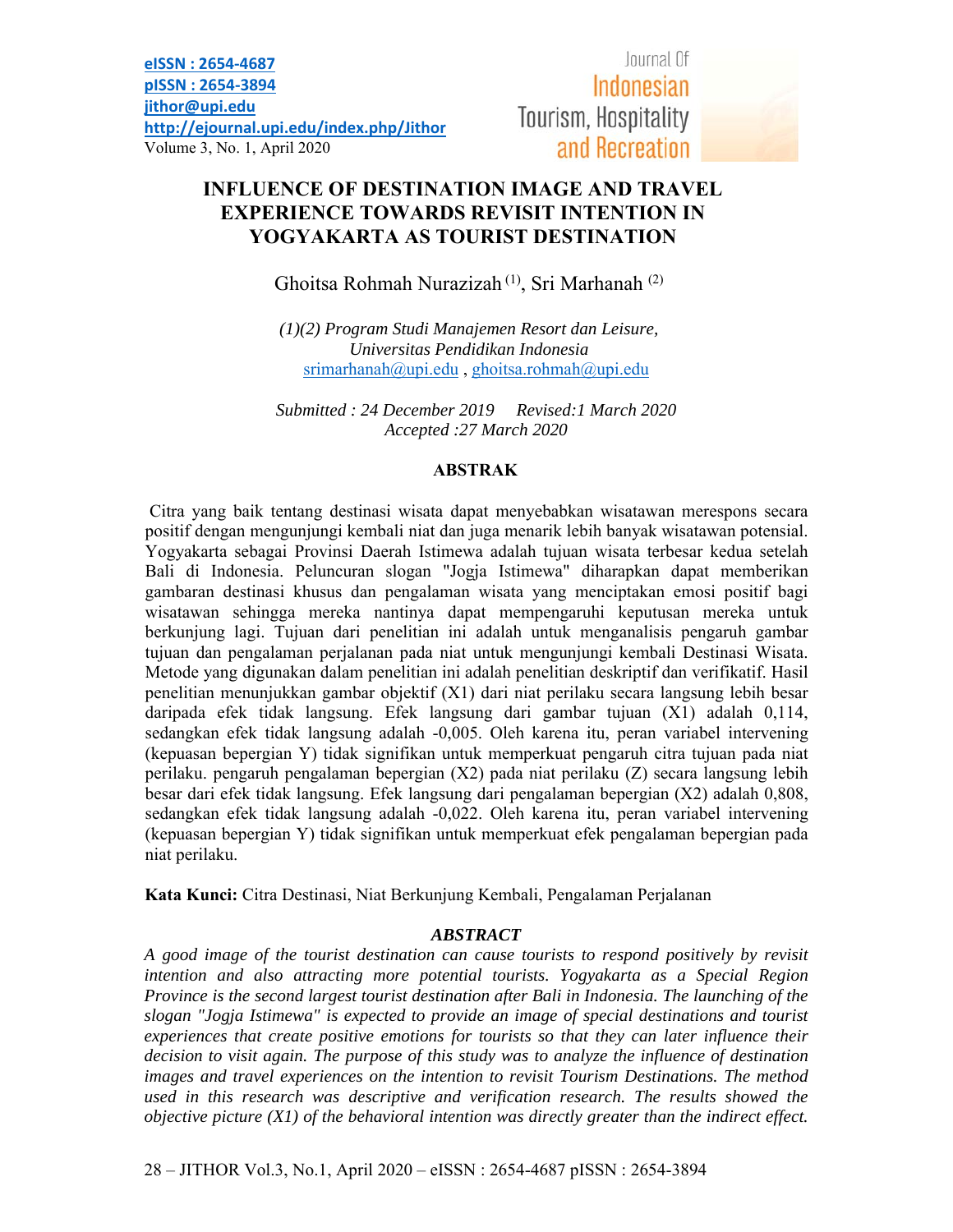*The direct effect of the destination image (X1) is 0.114, while the indirect effect is -0.005. Therefore, the role of the intervening variable (satisfaction of traveling Y) is not significant to strengthen the influence of the goal image on behavioral intention. the effect of traveling experience (X2) on behavioral intention (Z) is directly greater than the indirect effect. The direct effect of the traveling experience (X2) is 0.808, while the indirect effect is -0.022. Therefore, the role of the intervening variable (satisfaction of traveling Y) is not significant to strengthen the effect of the traveling experience on behavioral intention.* 

*Keywords: Destination Image, Revisit Intention, Travel Experiences* 

#### **INTRODUCTION**

Tourist destinations are very dependent on tourist loyalty to be able to survive and compete with other tourist destinations. Loyalty itself is a commitment to return or repurchase selected products or services in the future, related to interests and marketing efforts that have the potential to change (Hurriyati, 2005). Nowadays, more studies have tried to find reasons for tourists to visit again and are willing to recommend tourist destinations they have visited (Chen & Tsai, 2007); (Chi & Qu, 2008). Several factors have been identified, including destination image, high quality service or travel, and perceived value of travel satisfaction (Gallarza, Saura, & Garcı´a). With the rapid development of tourism and increasingly fierce market competition, destination image has become a concern for academics and industry. This happens because the perception of the destination image is a factor that influences the success of tourism development, and is also a vital aspect in formulating a tourism destination marketing strategy (Chen & Tsai, 2007). An attractive destination image perception will make tourists more satisfied and loyal (Chi & Qu, 2008); (Mohan, 2010).

Yogyakarta Special Region Province is a destination for local and foreign tourists and the second largest tourist destination after Bali in Indonesia. Various tourist attractions are found in this province both natural, cultural, and special interests. When depicted from the type of attraction, Yogyakarta has a complete one. From the aspect of cultural and heritage tourism, Yogyakarta has a number of tourist attractions, including

Temple of Prambanan and Ratu Boko, Keraton Kasultanan Yogyakarta Hadiningrat, Kota Tua Kota Gedhe, Kings Mataram tomb, and traditional art which is still maintained and sustainable (Yogyakarta Tourism Government Office, 2018). The attraction which is supported by aspects of community life, still holds fast to the way of life of Javanese people. This strength is reflected in the activities of customs, language, social community, and art. Tourism for is already the main source of livelihood. The most unique thing from the overall development of the industry in, usually structural changes always start from the agricultural structure to manufacturing, then to the service sector. But what happened in Yogyakarta was a leap from agriculture to the service sector, as well as the fact that the service sector was a superior and dominant sector (Sulistya, 2016).

Campaign activity for the year of tourist visits continues to be driven by government policies that should target 480,000 for foreign tourists and 4.8 million domestic tourists (2018). Therefore it is important for tourist destinations to understand the different preferences and behaviors of various types of tourists who come. In view of this situation, the government launched a new slogan, "Special Jogja", as an effort to increase the enthusiasm of all tourism stakeholders to realize truly special tourism. The image of this privilege is expected to be reflected in its good governance, good management of the Tourism Attraction Management, and the quality of the tourism industry.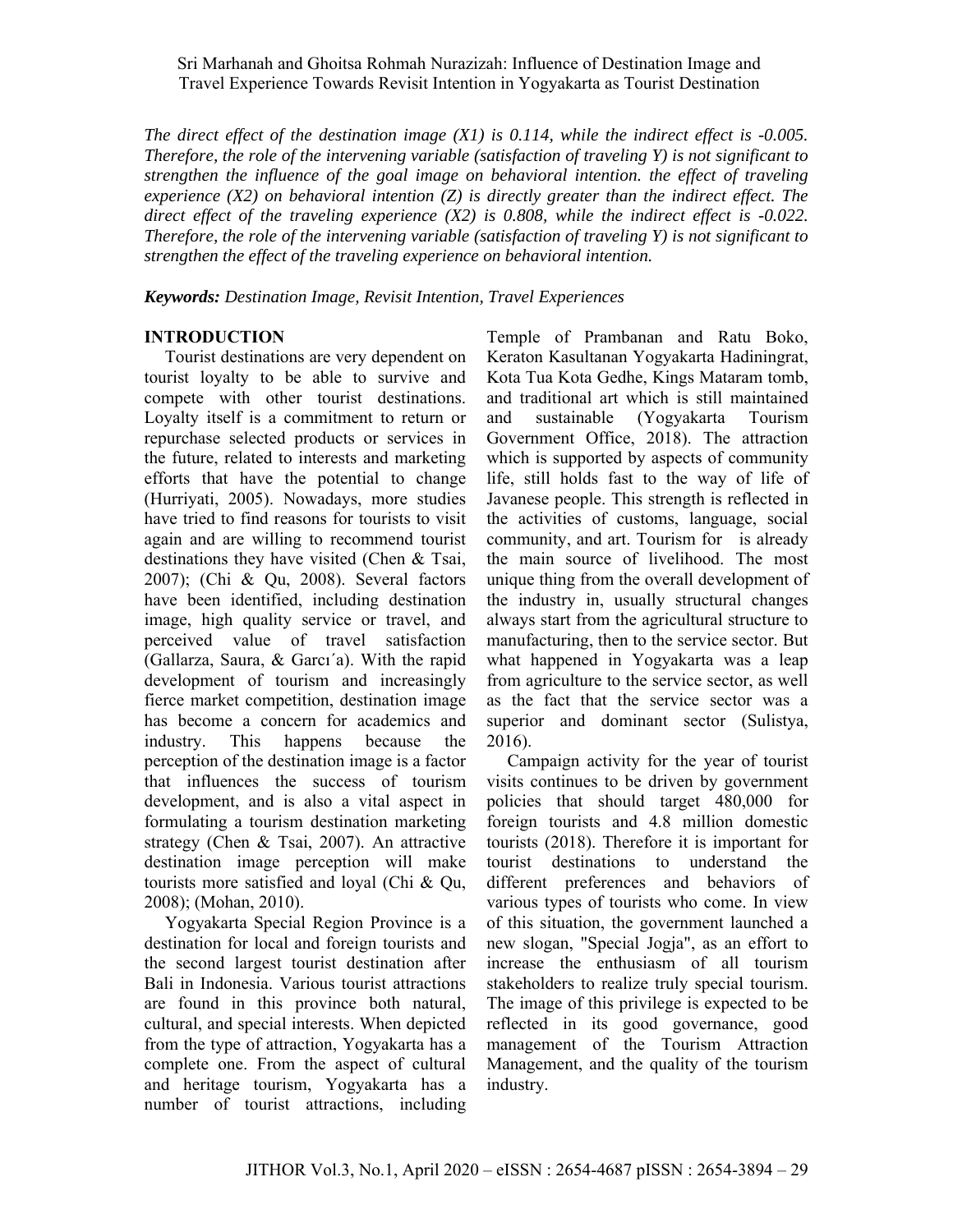However, it must be realized that tourism activities are not only limited to the publication of destination images. A good tourist destination is a destination that is able to provide tourist facilities that suit the needs of tourists. Therefore a tourist destination must be supported by the provision of facilities (transportation, accommodation); service (quality and quantity of human resources, professionalism, speed, accuracy, skills and friendliness); as well as tourist attractions that are prepared carefully and seriously. It aims to provide convenience and meet the needs of tourists during a visit. The facility itself is anything that is provided by the service provider to be used and enjoyed by the customer which aims to provide the maximum level of satisfaction (Kotler & Keller, 2009). If tourism facilities can provide maximum satisfaction to tourists, then it becomes a good basis so that tourists are willing to visit again and are willing to tell positive things to others related to the destinations they have visited.

The preparation of these three aspects is an effort to provide and offer quality tourism products in accordance with the destination image that is intended to be formed, so as to increase the trust of tourists in the destinations visited. Tourists will actually choose tourist destinations that can cause positive emotions and eliminate negative emotions when they buy travel products. A good image of a tourist destination can cause tourists to respond positively by visiting again and also attracting more potential tourists to participate in the visit (Chen & Tsai, 2007).

Several studies have shown that destination image is an important aspect that influences tourist satisfaction. Therefore it is important for stakeholders managing Yogyakarta tourist destinations to formulate the right strategy in improving the destination image. The majority of studies on destination image to date have focused on destinations for a vacation, which is very different from Yogyakarta is the main attraction that is owned by the life and

culture of the people combined with the attraction of nature tourism. Therefore, it is important to determine the influence of destination image and travel experience on tourist revisit intention in Yogyakarta. The interest of revisiting in this study is called revisit intention which is defined as the possibility of tourists to repeat activities or re-visit a destination (Lin, 2012). costumer experience is an internal and subjective response from consumers who need contact with the company, both direct and indirect contact. Direct contact generally occurs during purchases, usage and services, and is usually initiated by tourists (Rageh, Melewar, & Woodside, 2013).

On the contrary, indirect contact most involves unplanned meetings with representatives of a company's products, services or brands and accepts forms of word-of-mouth recommendations or criticisms, advertisements, news reports and reviews. According to the above definition, in the context of traveling, it can be interpreted that travel experience is an experience that is obtained by tourists both directly and indirectly regarding the service process, management, facilities, and how a consumer interacts with the manager and with other tourists. This, in return will shape the cognitive, emotional, and behavioral responses of tourists, will also leave experiences in the memories of tourists.

## **LITERATURE REVIEW**

Based on the background that has been described, the statements and phenomena above, the purpose of this study is to 1) Identify the destination image in Yogyakarta Tourism Destinations, 2) Identify the description of the satisfaction of the experience of traveling in Yogyakarta Tourism Destinations, 3) Identify the picture of revisit intention in the Destinations Yogyakarta Tourism, and 4) Analyzing the influence of destination image and traveling experiences on revisit intention in Yogyakarta Tourism Destinations.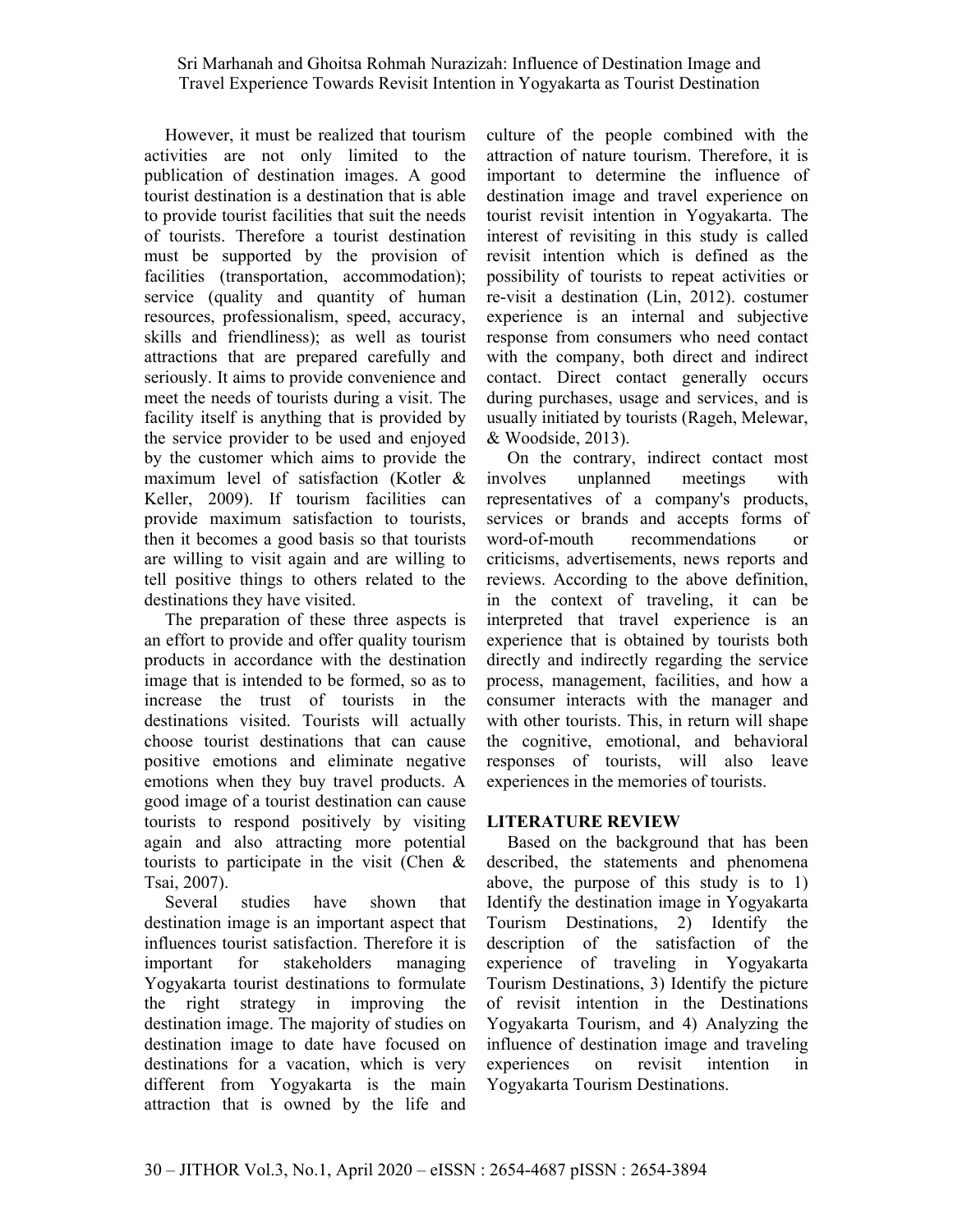Relationship between Destination Image, Travel Experience Satisfaction, and Returning Wishes

When an individual sees the image of a destination as positive, it is very likely that his satisfaction with the destination will be high (Castro, Amario, & Ruiz, 2007); (Chen & Tsai, 2007). Castro et al. (Castro, Amario, & Ruiz, 2007) further found that destination image played an important role in assessing satisfaction and return visits.

From what has been discussed it is hoped that it can be proven 1-3 hypotheses in research in Yogyakarta Tourism Destinations:

Hypothesis 1. Travelers with a more positive assessment of the destination image will have a higher level of satisfaction), Hypothesis 2. A better destination image influences the prospective behavior of tourists more positively, and Hypothesis 3. A higher level of overall satisfaction with traveling compared to straight with prospective travelers more positive behavior. **Customer Experience** 

There are eight dimensions of customer experience (Rageh, Melewar, & Woodside, 2013) however the authors only examined six dimensions related to the object of research. The six dimensions are:

- 1. Comfort. Qualitative studies indicate that the decision of consumers in determining the destination for travel is closely related to the desire to get relaxation.
- 2. Educational. Educational experience or "learning while playing" is a mixture of exploration, exploration, mental stimulation and enthusiasm.
- 3. Hedonic. The hedonic dimension symbolizes enthusiasm, pleasure, and easy to remember.
- 4. Novelty. The need for new things leads to the desire to go from a recognized place to an unfamiliar place, or to search for new experiences, sensations and adventures, and the study identifies four dimensions of the Novelty paradigm namely change from routine, thrill, boredom alleviation, and surprise.
- 5. Safety. In the tourism literature, there is agreement that there is a relationship between crime and tourism, and in fact the crime rate is higher in tourist areas.
- 6. Beauty. Beauty is "an aspect of the idealization of experience in which an object, sound and concept is believed to possess the qualities of formal perfection".

#### **Revisit Intention**

Revisit intention is the possibility of tourists to repeat activities or re-visit a destination. There are four impacts that can cause the intention to visit again, namely:

- 1. Travel Motivation. Investigate the impact of various motivational factors on tourist attitudes during a visit to a destination and in the intention of visiting again
- 2. Past Experience. To examine the effect of past tourism experiences on tourists when visiting a destination and in the intention of revisiting.
- 3. Perceived Contstrait. To investigate the influence or perceived constraints on the intention of tourists to visit again.
- 4. Attitude. To measure the extent to which tourist attitudes in mediating the impact of certain factors on the intention to visit again. Dimensions used in this study: a. Intention To Recommend (Desire to recommend to others) and b. Intention To Revisit (Desire to visit again).

## **MATERIAL AND METHOD**

Based on the variables studied, the research method uses descriptive and verification research methods. To achieve the goals we set in examining the proposed hypothesis, a questionnaire was developed to collect data on respondents' perceptions regarding destination image, travel experience, satisfaction, behavioral intentions, and sociodemographic information. To produce a complete list of items to measure destination image in Yogyakarta, we apply an analysis through structured interviews with question items that refer to the indicators specified in similar studies (Liu, Li, & Kim, 2015). 424/5000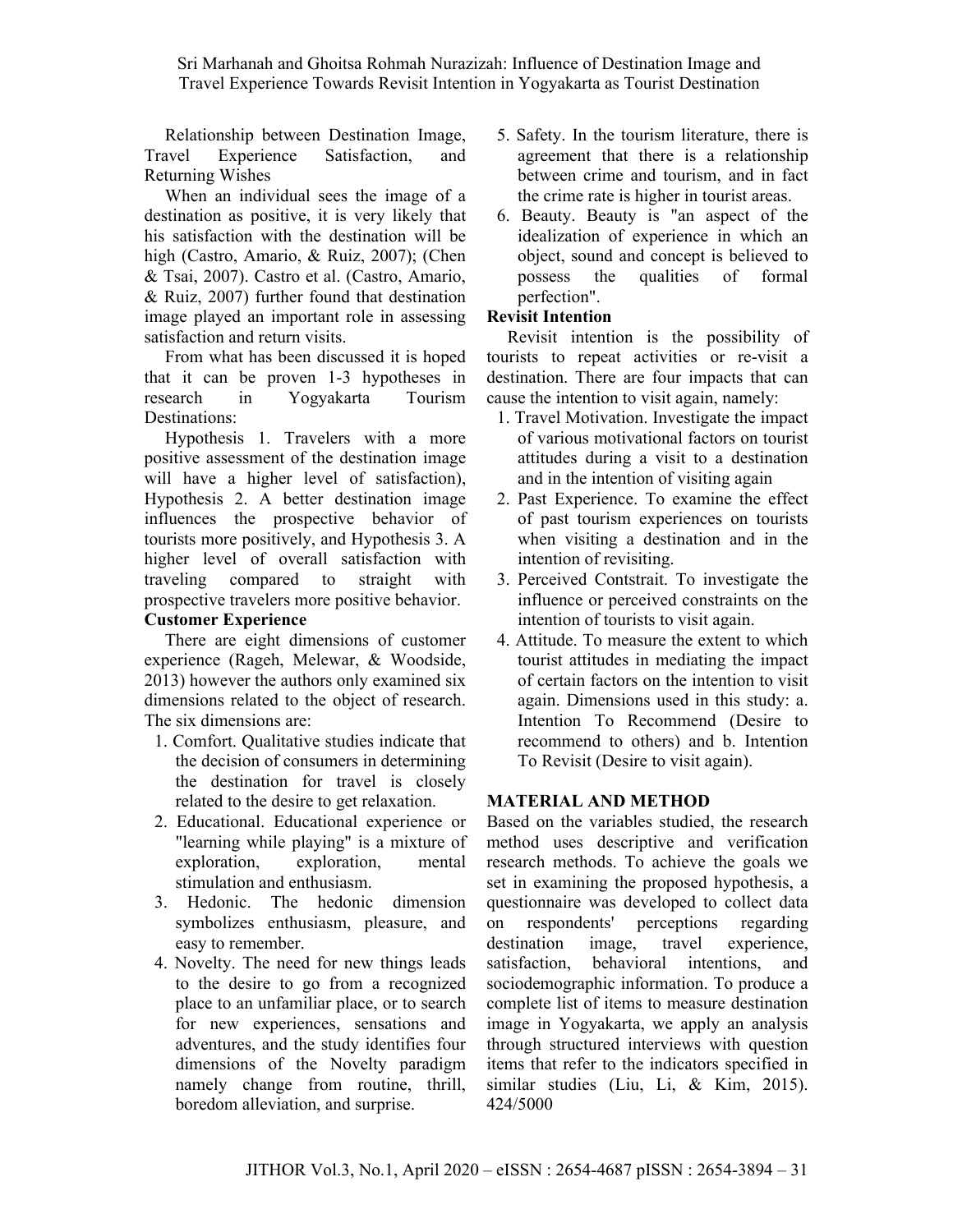Sri Marhanah and Ghoitsa Rohmah Nurazizah: Influence of Destination Image and Travel Experience Towards Revisit Intention in Yogyakarta as Tourist Destination

Respondents were then asked to indicate their level of agreement with statements about each of the 13 destination image items with a 5-point Likert type scale, from "strongly disagree  $(= 1)$ " to "Strongly agree" (= 5)". For indicators of satisfaction and behavior

prospectively, we adopted a direct measurement scale where respondents were asked to rate their overall satisfaction with three items (Chen & Tsai, 2007), namely the intention to return, the intention to recommend to friends and relatives, as well as the intention to tell positive things about the destination to others (Liu, Li, & Kim, 2015). The sources of measurement items for construction are summarized in Table 1.

**Table 1. Operationalization of Variables** 

| <b>Indicators</b><br>Diversity of events<br>Destination<br>a.<br>and festivals<br>Image (Liu, Li,<br>& Kim, 2015)<br>Unique culture<br>b.<br>Interesting local food<br>c.<br>and drinks<br>d.<br>Diversity of cultural<br>appeal<br>A suitable place to<br>e.<br>hold an event<br>f.<br>Convenient mode of<br>transportation<br>Availability of TIC<br>g.<br>h.<br>Quality TIC<br>i.<br>Easy access to<br>attractions<br>A comfortable<br>j.<br>atmosphere for<br>traveling<br>Beautiful and<br>k.<br>protected<br>environment from<br>pollution | <b>Variables</b> | <b>Tadie 1. Operationalization of variables</b> |
|--------------------------------------------------------------------------------------------------------------------------------------------------------------------------------------------------------------------------------------------------------------------------------------------------------------------------------------------------------------------------------------------------------------------------------------------------------------------------------------------------------------------------------------------------|------------------|-------------------------------------------------|
|                                                                                                                                                                                                                                                                                                                                                                                                                                                                                                                                                  |                  |                                                 |
|                                                                                                                                                                                                                                                                                                                                                                                                                                                                                                                                                  |                  |                                                 |
|                                                                                                                                                                                                                                                                                                                                                                                                                                                                                                                                                  |                  |                                                 |
|                                                                                                                                                                                                                                                                                                                                                                                                                                                                                                                                                  |                  |                                                 |
|                                                                                                                                                                                                                                                                                                                                                                                                                                                                                                                                                  |                  |                                                 |
|                                                                                                                                                                                                                                                                                                                                                                                                                                                                                                                                                  |                  |                                                 |
|                                                                                                                                                                                                                                                                                                                                                                                                                                                                                                                                                  |                  |                                                 |
|                                                                                                                                                                                                                                                                                                                                                                                                                                                                                                                                                  |                  |                                                 |
|                                                                                                                                                                                                                                                                                                                                                                                                                                                                                                                                                  |                  |                                                 |
|                                                                                                                                                                                                                                                                                                                                                                                                                                                                                                                                                  |                  |                                                 |
|                                                                                                                                                                                                                                                                                                                                                                                                                                                                                                                                                  |                  |                                                 |
|                                                                                                                                                                                                                                                                                                                                                                                                                                                                                                                                                  |                  |                                                 |
|                                                                                                                                                                                                                                                                                                                                                                                                                                                                                                                                                  |                  |                                                 |
|                                                                                                                                                                                                                                                                                                                                                                                                                                                                                                                                                  |                  |                                                 |
|                                                                                                                                                                                                                                                                                                                                                                                                                                                                                                                                                  |                  |                                                 |
|                                                                                                                                                                                                                                                                                                                                                                                                                                                                                                                                                  |                  |                                                 |
|                                                                                                                                                                                                                                                                                                                                                                                                                                                                                                                                                  |                  |                                                 |
|                                                                                                                                                                                                                                                                                                                                                                                                                                                                                                                                                  |                  |                                                 |
|                                                                                                                                                                                                                                                                                                                                                                                                                                                                                                                                                  |                  |                                                 |
|                                                                                                                                                                                                                                                                                                                                                                                                                                                                                                                                                  |                  |                                                 |
|                                                                                                                                                                                                                                                                                                                                                                                                                                                                                                                                                  |                  |                                                 |
|                                                                                                                                                                                                                                                                                                                                                                                                                                                                                                                                                  |                  |                                                 |
|                                                                                                                                                                                                                                                                                                                                                                                                                                                                                                                                                  |                  |                                                 |
| 1.<br>Exotic tourist                                                                                                                                                                                                                                                                                                                                                                                                                                                                                                                             |                  |                                                 |
| destinations                                                                                                                                                                                                                                                                                                                                                                                                                                                                                                                                     |                  |                                                 |
| Diversity of shopping<br>m.                                                                                                                                                                                                                                                                                                                                                                                                                                                                                                                      |                  |                                                 |
| products                                                                                                                                                                                                                                                                                                                                                                                                                                                                                                                                         |                  |                                                 |
| Lively nightlife<br>n.                                                                                                                                                                                                                                                                                                                                                                                                                                                                                                                           |                  |                                                 |
| Traveling<br>I really enjoyed this<br>a.                                                                                                                                                                                                                                                                                                                                                                                                                                                                                                         |                  |                                                 |
| Satisfaction (Liu,<br>traveling trip                                                                                                                                                                                                                                                                                                                                                                                                                                                                                                             |                  |                                                 |
| Kim,<br>b.<br>My choice to visit<br>Li,<br>&                                                                                                                                                                                                                                                                                                                                                                                                                                                                                                     |                  |                                                 |
| 2015)<br>Yogyakarta is very                                                                                                                                                                                                                                                                                                                                                                                                                                                                                                                      |                  |                                                 |
| appropriate                                                                                                                                                                                                                                                                                                                                                                                                                                                                                                                                      |                  |                                                 |
| The travel experience<br>c.                                                                                                                                                                                                                                                                                                                                                                                                                                                                                                                      |                  |                                                 |
| that I got while in                                                                                                                                                                                                                                                                                                                                                                                                                                                                                                                              |                  |                                                 |
| Yogyakarta was as I                                                                                                                                                                                                                                                                                                                                                                                                                                                                                                                              |                  |                                                 |
| expected                                                                                                                                                                                                                                                                                                                                                                                                                                                                                                                                         |                  |                                                 |

| <b>Variables</b>  | <b>Indicators</b> |                       |
|-------------------|-------------------|-----------------------|
| Revisit Intention | a.                | I plan to visit       |
| (Liu, Li, & Kim,  |                   | Yogyakarta again in   |
| 2015)             |                   | the future            |
|                   | b.                | I will recommend      |
|                   |                   | Yogyakarta to friends |
|                   |                   | and relatives         |
|                   | c.                | I will say something  |
|                   |                   | positive about        |
|                   |                   | Yogyakarta to others  |
| Tourist           | a.                | (comfort)             |
| Experiece         | b.                | (education)           |
| (Yuniawati<br>&   | c.                | (hedonic)             |
| Finardi, 2016)    | d.                | (novelty)             |
|                   | e.                | (beauty)              |
|                   | f.                | (safety)              |
|                   | 11                |                       |

Sources: processed by researchers

Through this research it is hoped that it can explore and verify how the level of satisfaction and revisit intention of tourists is influenced by the image perceived by them using the structural equation model (SEM). The series of data analysis starts from the stages of testing the validity and reliability. How to tell about how well the instrument was developed with the concept of certain steps aimed at measuring certain variables (Sekaran & Bougie, 2016). From this study what will be tested is the validity of the destination image instrument as variable X1 and travel satisfaction as variable X2 and revisit intention as variable Y.

While reliability is a way of testing about how consistent the concept of the measuring instrument (Sekaran & Bougie, 2016). The formula used to measure reliability in this study uses the Cronbach Alpha test because the alternative answers to the research instruments are more than two. The reliability calculation of the questions is done with the help of the SPSS Statistics 20 program for windows.

Second, that is the verification of data analysis using MSI (Method of Successive Interval) and multiple linear regression analysis. The scale used in this study is the ordinal scale, which is a rating scale that shows a sequence of preferences or judgments. The ordinal scale needs to be transformed into an interval scale using the MSI method with the following steps: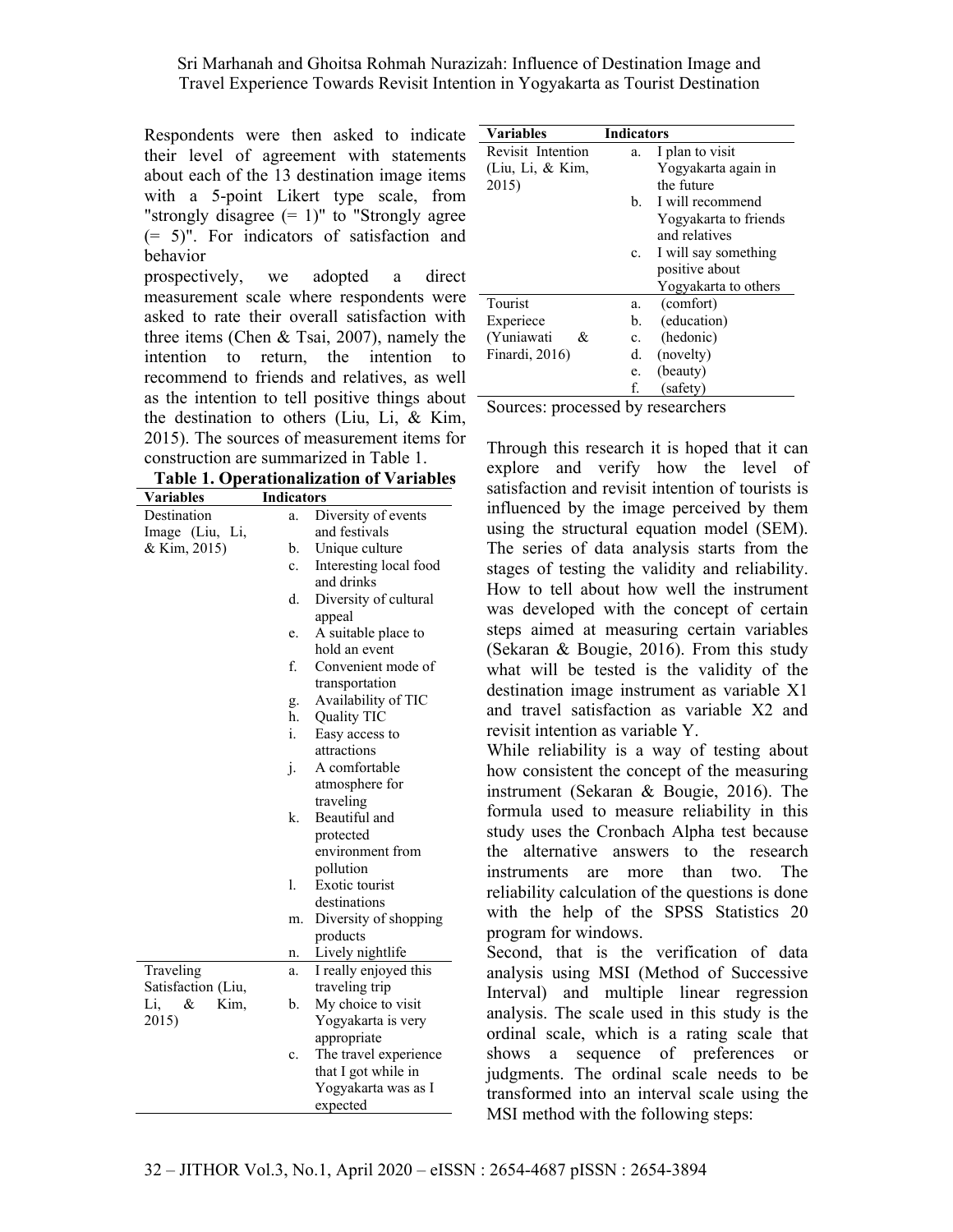Calculate the frequency (f) for each answer choice based on the results of the respondent's answer to each question.

1. Based on the frequency obtained for each question, proportional calculation (p) of each answer choice is done by dividing the frequency by the number of respondents.

2. Based on the proposition, the cumulative proportion calculation is then performed for each answer choice

3. Determine the value of the Z limit (normal table) for each question and each answer choice

4. Determine the average interval value for each answer choice.

#### **Data Collection**

This study targets tourists who have traveled to Yogyakarta with an age limit of 17 years or more. For the sample of respondents, this research applies the intercept method field. The data points are at 10 tourist attractions located in Yogyakarta tourist destinations, train stations, and around hotels and tourist gathering centers in Malioboro. In this study, sampling is done by quota sampling technique by spreading random sampling. The number of respondents obtained was 391 respondents.

#### **RESULT AND DISCUSSION**

#### **Destination Image Factor Analysis in Yogyakarta Tourism Destinations**

There are 14 destination image factors analyzed, namely 1) diversity of events and festivals, 2) interesting culture, 3) typical local food and drinks, 4) diversity of attractions, 5) suitable places to hold events, 6) modes of transportation that are comfortable, 7) availability of TIC, 8) quality of TIC, 9) easy access to tourist attractions, 10) comfortable atmosphere for traveling, 11) beautiful and protected environment from pollution, 12) exotic tourist destinations, 13) diversity of products shopping, and 14) lively nightlife (Liu, Li, & Kim, 2015).

Destination image factors that are considered dominant for respondents are obtained through factor analysis starting with the Kaiser-Mayer-Olkin Test (KMO) and Bartlett Test. The KMO test results in this study indicate that the sample taken is sufficient with an adequacy value of 0.803 (greater than 0.5), while the Bartlett Test shows a significance level of 0.000 (less than 0.005) which means the data can be continued in the next analysis (Table 3) .

| Table 3. KMO dan Bartlett test         |    |                   |          |  |  |
|----------------------------------------|----|-------------------|----------|--|--|
| Kaiser-Mayer-Olkin Measure of<br>0.803 |    |                   |          |  |  |
| <b>Sampling Adequacy</b>               |    |                   |          |  |  |
| <b>Bartlett's</b>                      |    | Approx Chi-Square | 1364.833 |  |  |
| <b>Test</b>                            | оf | df                | 91       |  |  |
| <b>Sphericity</b>                      |    | Sig.              | 0.000    |  |  |

The next stage is to look at the Anti-Image Matrix table, this is done to determine the appropriate variables to use in the subsequent analysis process. In the table there is the code 'a' which means the sign for MSA (Measure of Sampling Adequacy). Variables that are feasible to use in the subsequent analysis process are variables that have an MSA value $> 0.5$ .

The analysis then continues by looking at the adequacy of the extraction values for each variable. As explained earlier, variables with extraction values below 0.5 are considered not to meet the requirements for inclusion in further analysis. In our research, 4 (four) repetitions are needed until all extraction values in the communalities test meet the factor analysis requirements. At the end of the Fourth Round, there are 6 (six) variables of the 14 (fourteen) destination image factors that must be excluded from the analysis because they do not meet the extraction value (the value is below 0.5), namely the image as a venue (ID-5), convenience of transportation modes (ID-6), ease of accessibility (ID-9), comfort of DTW atmosphere (ID-10), beautiful and maintained environment (ID-11), exotic tourist attractions (ID-12).

**Table 4. Communalities Extraction Value of Destination Image Variables** 

|        | <b>UL DESUMATION TIMALE VALIADIES</b> |      |                                        |      |      |  |  |  |  |
|--------|---------------------------------------|------|----------------------------------------|------|------|--|--|--|--|
|        |                                       |      | Varia Init Extrac Extrac Extrac Extrac |      |      |  |  |  |  |
| bles   |                                       |      | ial tion 1 tion 2 tion 3 tion 4        |      |      |  |  |  |  |
| $ID-1$ |                                       |      | 1.0 .503 .543 .529                     |      | .525 |  |  |  |  |
|        | $00\,$                                |      |                                        |      |      |  |  |  |  |
| $ID-2$ | 1.0                                   | .704 | .698                                   | .724 | .723 |  |  |  |  |
|        | 00                                    |      |                                        |      |      |  |  |  |  |
| $ID-3$ | 1.0                                   | .540 | .531                                   | .532 | .542 |  |  |  |  |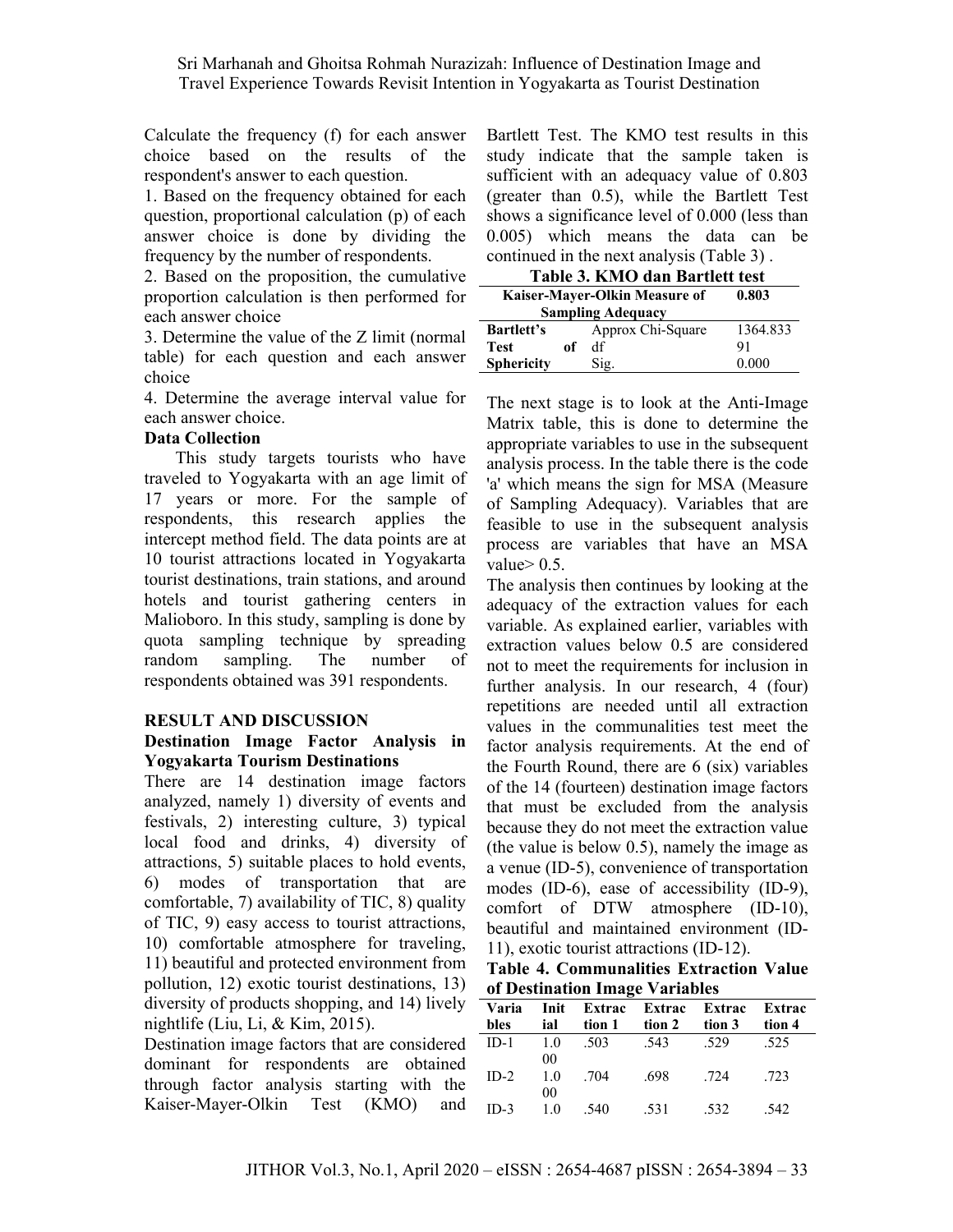| Varia   | Init           | Extrac | Extrac                                           | Extrac  | Extrac  |
|---------|----------------|--------|--------------------------------------------------|---------|---------|
| bles    | ial            | tion 1 | tion 2                                           | tion 3  | tion 4  |
|         | 00             |        |                                                  |         |         |
| $ID-4$  | 1.0            | .571   | .570                                             | .564    | .566    |
|         | 00             |        |                                                  |         |         |
| $ID-5$  | 1.0            | .305   | (exclud                                          | (exclud | (exclud |
|         | 00             |        | ed)                                              | ed)     | ed)     |
| $ID-6$  | 1.0            | .439   | (exclud                                          | (exclud | (exclud |
|         | 00             |        | ed)                                              | ed)     | ed)     |
| $ID-7$  | 1.0            | .739   | .794                                             | .834    | .842    |
|         | 00             |        |                                                  |         |         |
| $ID-8$  | 1.0            | .762   | .776                                             | .824    | .836    |
|         | 00             |        |                                                  |         |         |
| $ID-9$  | 1.0            | .371   | (exclud                                          | (exclud | (exclud |
|         | 00             |        | ed)                                              | ed)     | ed)     |
| $ID-10$ | 1.0            | .428   | (exclud                                          | (exclud | (exclud |
|         | 00             |        | ed)                                              | ed)     | ed)     |
| $ID-11$ | 1.0            | .725   | .277                                             | (exclud | (exclud |
|         | 00             |        |                                                  | ed)     | ed)     |
| $ID-12$ | 1.0            | .506   | .500                                             | .426    | (exclud |
|         | 00             |        |                                                  |         | ed)     |
| $ID-13$ | 1.0            | .678   | .632                                             | .677    | .713    |
|         | 00             |        |                                                  |         |         |
| $ID-14$ | 1.0            | .720   | .572                                             | .645    | .705    |
|         | 0 <sub>0</sub> |        |                                                  |         |         |
|         |                |        | Extraction Method: Principal Component Analysis. |         |         |

Explanation:

 $D-1$  = Various Events and Festivals ID-8 = Quality TIC

 $ID-2 =$  Attractive Culture  $ID-9 =$  Easy Access

ID-3 = Local Cuisine ID-10 = Comfortable **Statistics**  Atmosphere

 $ID-4 = Multiple$  Attractiveness  $ID-11 = Be$ autiful and Secure Environment

 $ID-5 = Appropriate for the event ID-12 = Exotic DTW$ ID-6 = Convenient Mode of Transportation ID-13 = Variety of Shopping Products

 $ID-7 =$  Availability of TIC ID-14 = Lively Night Life

 The eight destination images that are not eliminated, are then grouped into 3 new factors through the analysis of Eigenvalues values of more than 1. Values of more than 1 indicate the effect of variables on the formation of characteristic matrix factors. From the value of variance, the three factors are formed which are grouped into 4 destination images in factor 1, 2 images in factor 2, and 2 images in factor 3. The first destination image consists of interesting culture, diversity of attractions, diversity of events and festivals, and the uniqueness culinary. This factor is then named the Attraction Factor Diversity. Then, the second factor consists of the Tourist Information

Center availability factor and the quality of the Tourist Information Center, which is named the Tourist Information Access Factor. Furthermore, the third factor consists of a diversity of products for shopping and lively nightlife, which is named the Tourism Support Activity Factor. From the analysis of factors that have been carried out, it can be concluded that the image of the Yogyakarta destination is very strongly valued as a destination with a diversity of tourist attractions, easy access to tourist information and adequate tourist support activities.

 Analysis of Travel Experience Satisfaction in Yogyakarta Tourism Destinations. The experience of traveling was assessed from several indicators that were adapted (Yuniawati & Finardi, 2016) namely perceptions related to the experience of traveling in the aspects of comfort, education, pleasure/ hedonic, experience of new things (novelty), security (safety), and also beauty. Using SPSS, the following are the results of the statistical descriptive analysis (Table 7).

**Table 7. Description of Travel Experience** 

| Mini<br>mum | Maxi<br>mum | М<br>ea<br>n | <b>Interp</b><br>retasi<br>Mean | Std.<br>Devi<br>ation                | Vari<br>ance |
|-------------|-------------|--------------|---------------------------------|--------------------------------------|--------------|
| 1.00        | 5.21        | 3.4          | Hesita                          | 0.77                                 | 0.60         |
|             |             | 2            | nt                              | 674                                  | 3            |
| 1.00        | 4.74        | 3.5          | Agree                           | 0.73                                 | 0.54         |
|             |             | 9            |                                 | 471                                  | 0            |
| 1.00        | 4.60        | 3.7          | Agree                           | 0.69                                 | 0.48         |
|             |             | 4            |                                 | 358                                  | 1            |
| 1.00        | 4.71        | 3.6          | Agree                           | 0.80                                 | 0.64         |
|             |             | 1            |                                 | 084                                  |              |
| 1.61        | 5.53        | 4.0          | Agree                           | 0.72                                 | 0.52         |
|             |             | 9            |                                 | 344                                  | 3            |
| 1.00        | 5.01        | 4.0          | Agree                           | 0.86                                 | 0.74         |
|             |             | 9            |                                 | 336                                  | 5            |
|             |             |              |                                 | $\mathbf{r}$<br>$\sim$ $\sim$ $\sim$ |              |

 $N = 391$  Respondents

**Table 8. Rotation of matrix components** 

|                                       | Component |      |         |  |  |
|---------------------------------------|-----------|------|---------|--|--|
| <b>Destination Image</b>              |           |      |         |  |  |
| Unique Cultural ID                    | .849      | .026 | .047    |  |  |
| <b>ID-Variety</b><br>of<br>Attraction | .714      | .105 | .214    |  |  |
| Attractive ID-Festival                | .678      | .252 | $-.039$ |  |  |
| Culinary ID                           | .655      | 111  | 317     |  |  |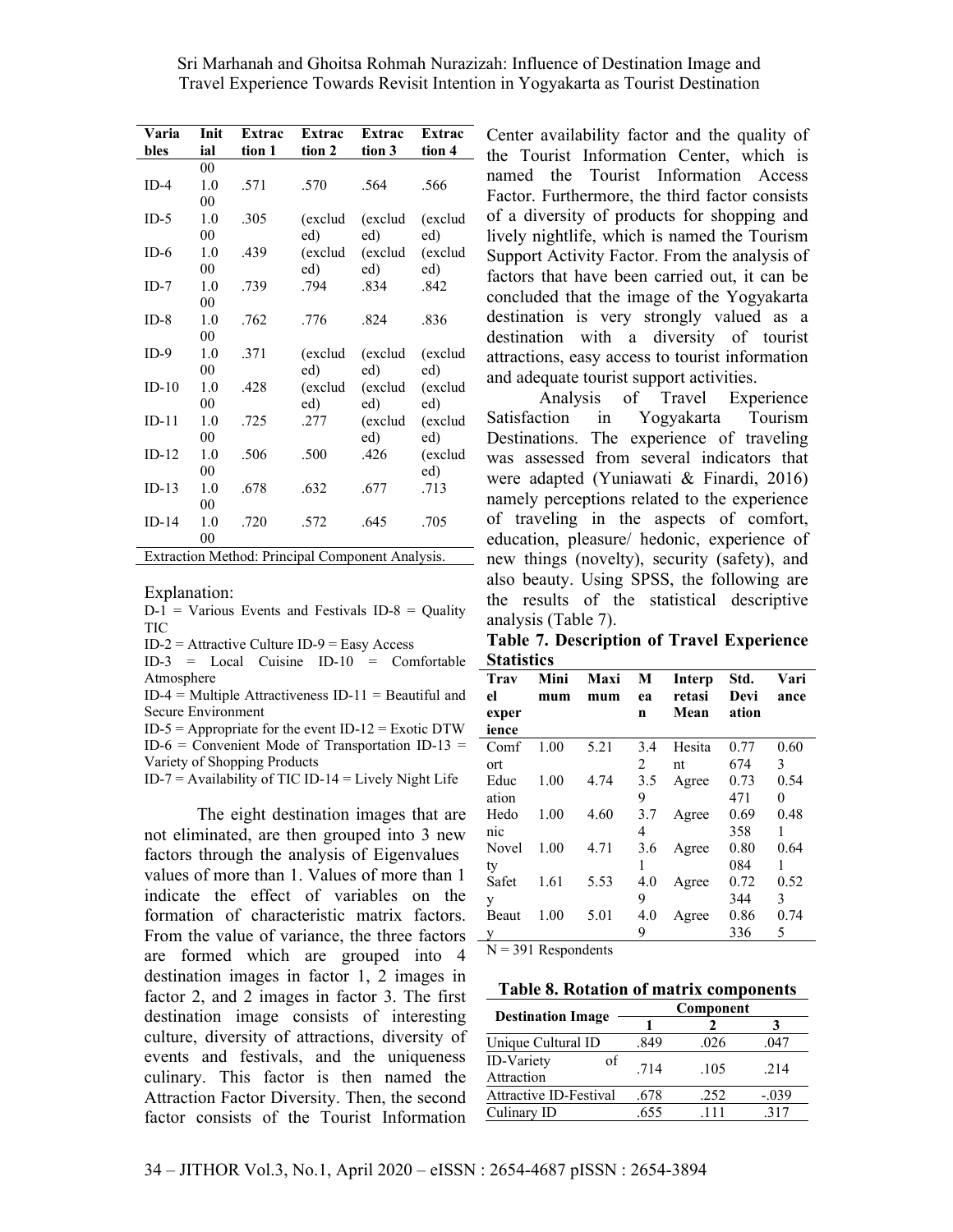|                                                  | Component |      |      |  |  |  |  |
|--------------------------------------------------|-----------|------|------|--|--|--|--|
| <b>Destination Image</b>                         |           |      |      |  |  |  |  |
| <b>ID-Oty TIC</b>                                | .160      | .902 | .053 |  |  |  |  |
| ID-Qlty TIC                                      | .142      | .900 | .082 |  |  |  |  |
| ID-Night Life                                    | .060      | .002 | .837 |  |  |  |  |
| Shopping ID                                      | .216      | .124 | .807 |  |  |  |  |
| Extraction Method: Principal Component Analysis. |           |      |      |  |  |  |  |
| Rotation Method: Varimax with Kaiser             |           |      |      |  |  |  |  |
| Normalization.                                   |           |      |      |  |  |  |  |
| a. Rotation converged in 5 iterations.           |           |      |      |  |  |  |  |

From the variance values, the three factors formed can be grouped into 4 destination images on factor 1, 2 images on factor 2, and 2 images on factor 3. The first destination image consists of attractive culture, diversity of attractions, diversity of events and festivals, and culinary specialties . This factor is then named the Attraction Factor Diversity. Then, the second factor consists of the Tourist Information Center availability factor and the quality of the Tourist Information Center, which is named the Tourist Information Access Factor. Furthermore, the third factor consists of a diversity of products for shopping and lively nightlife, which is named the Tourism Support Activity Factor.

With the average value of each indicator, the respondents agreed that traveling in Yogyakarta provided experience in the aspects of education, hedonism, novelty, safety, and beauty. On the other hand, respondents were hesitant about evaluating the comfort aspects gained during a tour in Yogyakarta.

 In the aspect of education, respondents can provide their level of agreement on the realm of traveling in Yogyakarta to provide experience of quality activities and can explore deeper aspects of culture and history. Likewise in the hedonic aspect, respondents agreed that the experience of traveling while in Yogyakarta gave a feeling of having fun, made them more excited, and gave a high memory value (Rageh, Melewar, & Woodside, 2013).

 This is due to the fact that the hedonic dimension is symbolized by enthusiasm, pleasure, and easy to remember. Furthermore, with the novelty aspect,

respondents agree that traveling in Yogyakarta gives them new experiences and can try new things. This is closely related to novelty, namely the need to go to a strange place, look for experiences, sensations, and new adventures (Rageh, Melewar, & Woodside, 2013). Furthermore, in the aspect of safety and beauty, respondents agreed to feel safe and easy access, carry out safe activities, and avoid threats from the surrounding environment, also on the other hand they could immediately enjoy the beauty of the environment and the beauty of the natural surroundings. However, respondents were hesitant about finding comfort during a tour related to the use of facilities, both tourism facilities and infrastructure.

# **Path Analysis Using Multiple Regression 1. Path coefficient test**

#### **Model Regression 1**

Based on the test results of the coefficient of determination in Table 8 can be seen that the value of R (correlation) of 0.629 which means there is a strong relationship (correlation) between travel satisfaction (Y), X1 (destination image), and X2 (traveling experience) because the value of R is more greater than 0.5.

|       | $1.0010$ of $1.1000$ . Duminity $\eta$ |                                    |        |              |          |                    |  |  |  |  |
|-------|----------------------------------------|------------------------------------|--------|--------------|----------|--------------------|--|--|--|--|
| $Mo-$ | $\bf{R}$                               | R                                  |        |              |          | Adjuste Std. Error |  |  |  |  |
| del   |                                        | <b>Square</b>                      | d      | $\mathbf{R}$ | 0f       | the                |  |  |  |  |
|       |                                        |                                    | Square |              | Estimate |                    |  |  |  |  |
|       | .629                                   | .396                               | .393   |              | .59905   |                    |  |  |  |  |
| a.    |                                        | Predictors:                        |        |              |          | (Constant), Travel |  |  |  |  |
|       |                                        | Experience [X2], Image Destination |        |              |          |                    |  |  |  |  |
|       | [X1]                                   |                                    |        |              |          |                    |  |  |  |  |

**Table 8. Model Summary (1)** 

b. Dependent Variable: Tourist Satisfaction [Y]

The coefficient of determination (R Square) of 0.396, if entered into the formula of the coefficient of determination will produce:

 $BC = R 2 \times 100\% = (0.396) \times 100\% = 39.6\%$ Based on these calculations the coefficient of determination is 39.6%. This shows that the test results of the coefficient of determination X1 (destination image) and X2 (traveling experience) contributed 39.6% to travel satisfaction (Y) in Yogyakarta destinations,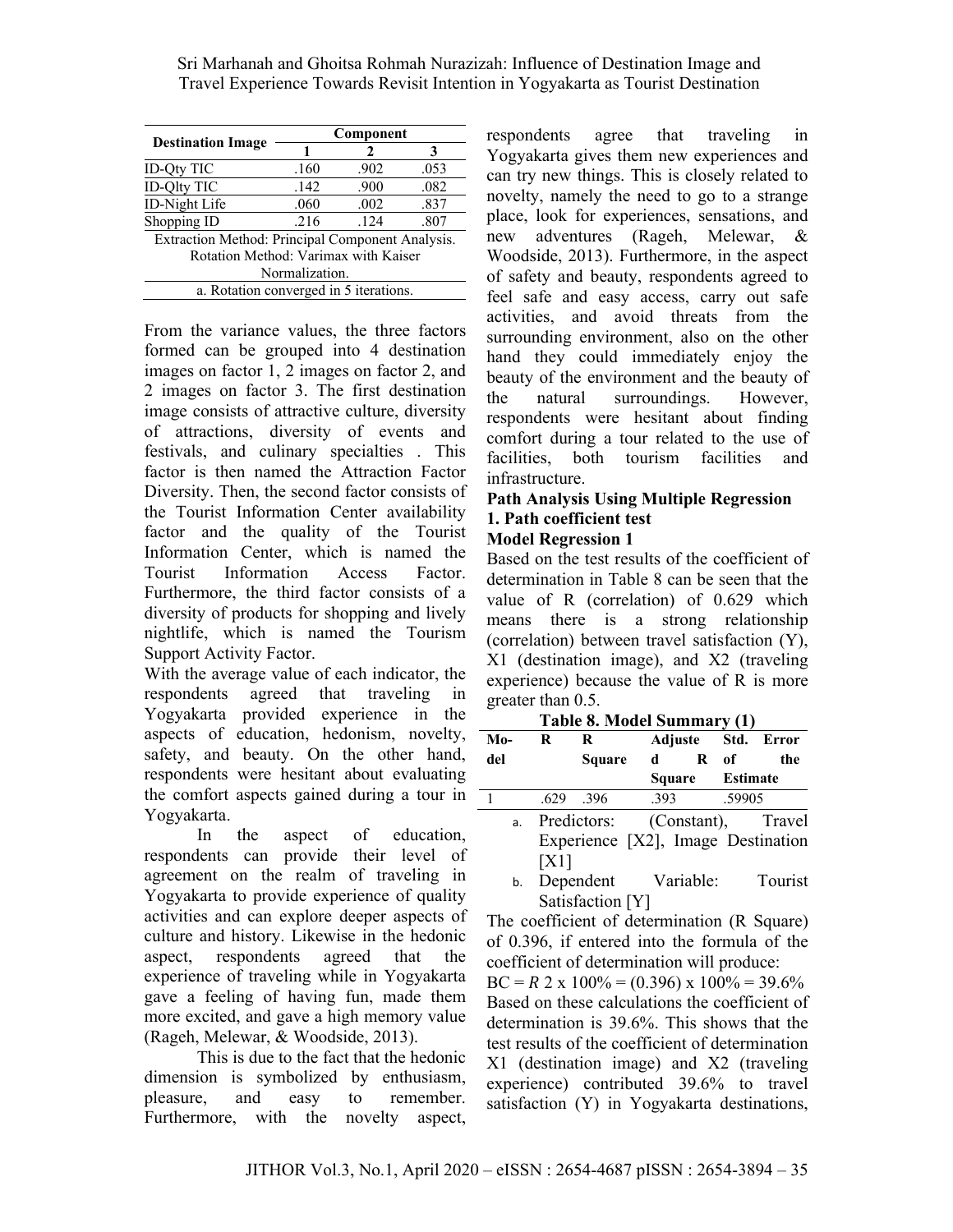the rest (60.4%) is influenced by other variables not used in this study.

| Table 9. Test $F(1)$ |           |                  |                               |           |      |         |  |
|----------------------|-----------|------------------|-------------------------------|-----------|------|---------|--|
|                      | Model     | Sum              | df                            | Mea       | F    | Sig.    |  |
|                      |           | of               |                               | n         |      |         |  |
|                      |           | Squ              |                               | Squ       |      |         |  |
|                      |           | ares             |                               | are       |      |         |  |
|                      | Regressio | 91.1             | $\mathfrak{D}_{\mathfrak{p}}$ | 45.5      | 127. | .000    |  |
|                      | n         | 55               |                               | 78        | 005  |         |  |
|                      | Residual  | 139.             | 38                            | .359      |      |         |  |
|                      |           | 239              | 8                             |           |      |         |  |
|                      | Total     | 230.             | 39                            |           |      |         |  |
|                      |           | 395              | $\theta$                      |           |      |         |  |
|                      | a.        | Dependent        |                               | Variable: |      | Tourist |  |
|                      |           | Satisfaction [Y] |                               |           |      |         |  |

b. Predictors: (Constant), Travel Experience [X2], Image Destination [X1]

Based on the results of the F test in Table 9 can be explained by using a significance level of 0.05 obtained Fcount of 127.005 thus Fcount> Ftable with a significance level obtained 0.000 <0.05 so that simultaneously, the destination image and travel experience affect the satisfaction traveled in Yogyakarta destinations.

| Table 10. T Test $(1)$ |  |  |
|------------------------|--|--|
|------------------------|--|--|

| Model           | Unstandardi<br>zed<br><b>Coefficients</b> |                      | <b>Stand</b><br>ardize<br>d<br>Coeffi<br>cients | t    | Sig.    |
|-----------------|-------------------------------------------|----------------------|-------------------------------------------------|------|---------|
|                 | B                                         | Std.<br><b>Error</b> | Beta                                            |      |         |
| 1<br>(Cons      |                                           | .248                 |                                                 |      | .75     |
| tant)           | .078                                      |                      |                                                 | .315 | 3       |
| Image           | .193                                      | .070                 | .136                                            | 2.75 | .00     |
| Desti<br>nation |                                           |                      |                                                 | 1    | 6       |
| [X1]            |                                           |                      |                                                 |      |         |
| Trave           | .808                                      | .074                 | .538                                            | 10.8 | .00     |
| 1               |                                           |                      |                                                 | 88   | 0       |
| Exper           |                                           |                      |                                                 |      |         |
| ience           |                                           |                      |                                                 |      |         |
| 'X21            |                                           |                      |                                                 |      |         |
| a.              | Dependent                                 |                      | Variable:                                       |      | Tourist |

Satisfaction [Y]

Based on the T test results in Table 10 can be explained as follows:

1. Destination image variable (X1) has a t count of 2.751 and a significance value of 0.006. So it can be said that the destination image has a significant effect on the satisfaction of traveling in Yogyakarta destinations because t arithmetic> T table is 2.751 and sig  $< 0.05$  is 0.006  $< 0.05$ .

2. The travel experience variable (X2) has a t count of 10.888 and a significance value of 0.000. So that it can be said that the experience of traveling also has a significant influence on the satisfaction of traveling visitors because t count> t table is  $10.999$  and sig <0.05 ie 0.000  $< 0.05$ .

To find out how the simultaneous influence of the two X variables on Y, the authors use multiple linear regression analysis techniques with the equation model obtained as follows:  $Y = -0.078 + 0.193.X1 + 0.808X2$ 

Based on the equation formula model, it can be explained as follows:

- 1. From the linear regression equation, it can be seen that constant a has a value of -0,078, it shows that if the destination image  $(X1)$  and travel experience  $(X2)$ have a value of 0, then travel satisfaction (Y) has a value of -0.078.
- 2. In the destination image (X1) obtained a regression coefficient of 0.193 which means that if the destination image variable increases by one unit, the satisfaction of the tour will increase by 0.193. The regression coefficient value obtained is positive which means that the higher the level of destination imagery in Yogyakarta, the higher the satisfaction of traveling in Yogyakarta.
- 3. In the traveling experience (X2) obtained a regression coefficient of 0.808 which means that if the experience of traveling experience increases by one unit, the satisfaction of the trip will increase by 0.808. The regression coefficient value obtained is positive which means that the higher the level of travel experience, the higher the satisfaction of traveling in Yogyakarta.

Model Regression 2

Based on the test results of the coefficient of determination in table 11 can be seen that the value of R (correlation) of 0.805 which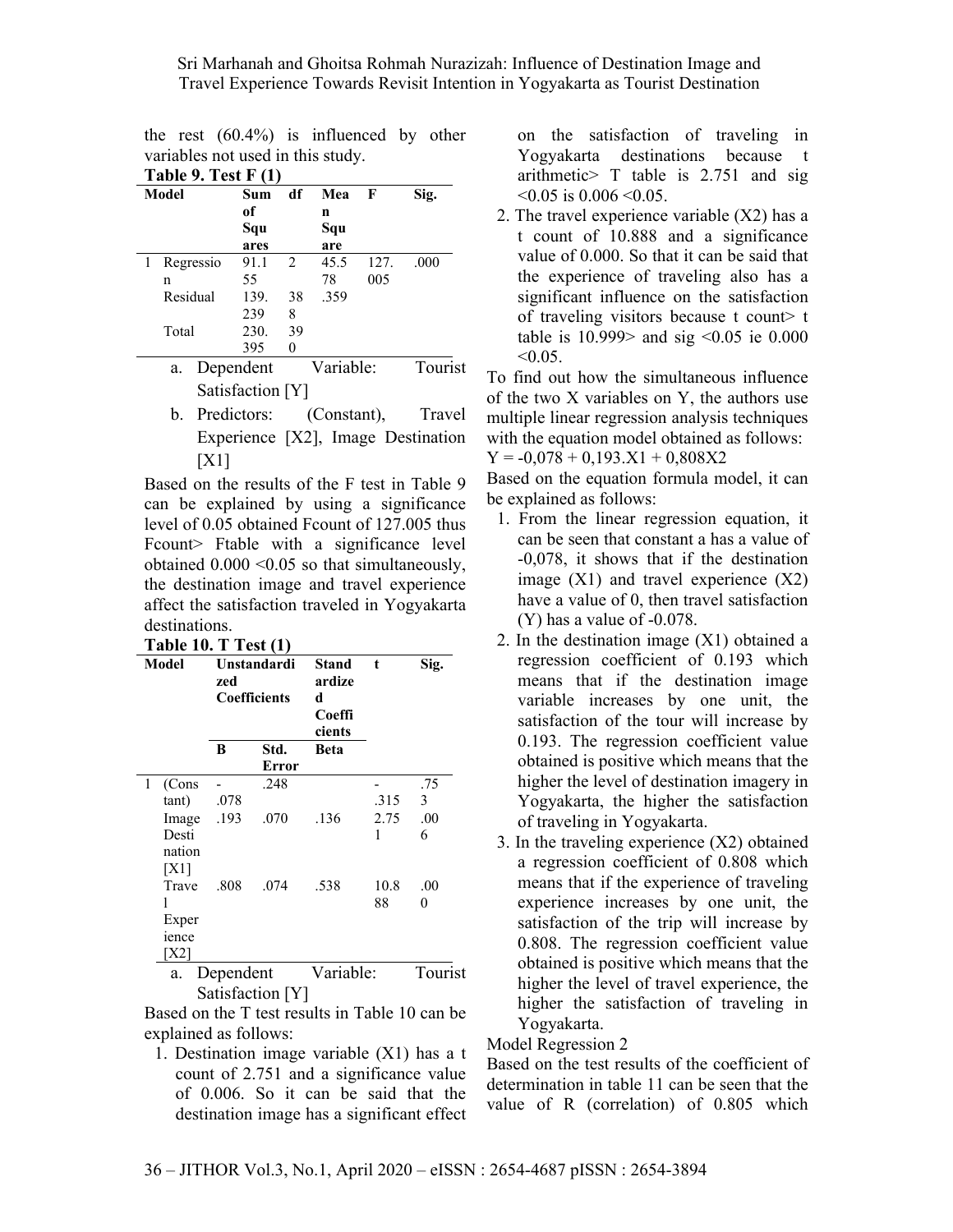|                                                   |  |  |  | means there is a strong relationship       |  |  |  |
|---------------------------------------------------|--|--|--|--------------------------------------------|--|--|--|
|                                                   |  |  |  | (correlation) between behavioral intention |  |  |  |
|                                                   |  |  |  | (Z), X1 (destination image), X2 (travel    |  |  |  |
| experience), and travel satisfaction (travel)     |  |  |  |                                            |  |  |  |
| Y) because the value of R is greater than $0.5$ . |  |  |  |                                            |  |  |  |
| Table 11 Model Summary (2)                        |  |  |  |                                            |  |  |  |

| Tuble 11 Mioucl Dumman |                                   |               |          |                                     |  |  |  |
|------------------------|-----------------------------------|---------------|----------|-------------------------------------|--|--|--|
| Model R                |                                   | R             | Adjusted | Std. Error of                       |  |  |  |
|                        |                                   | Square        |          | R Square the Estimate               |  |  |  |
| 2                      | .805                              | .647          | .644     | .38608                              |  |  |  |
| a.                     |                                   | Predictors:   |          | (Constant), Tourist                 |  |  |  |
|                        |                                   |               |          | Satisfaction [Y], Image Destination |  |  |  |
|                        | [X1], Travel Experience [X2]      |               |          |                                     |  |  |  |
|                        | b. Dependent Variable: Behavioral |               |          |                                     |  |  |  |
|                        |                                   | Intention [Z] |          |                                     |  |  |  |

The coefficient of determination (R Square) – of 0.647, if entered into the formula of the coefficient of determination will get a coefficient of determination of 64.7%. This shows that the test results of the coefficient of determination X1 (destination image), X2 (traveling experience), and Y (travel satisfaction) contributed 64.7% to behavioral intention (Z) in Yogyakarta destinations, the rest (35.3%) is influenced by other variables which was not used in this study. **Table 12. Test F (2)** 

| 1 adie 12. 1 est F (2) |           |      |               |      |       |       |  |
|------------------------|-----------|------|---------------|------|-------|-------|--|
| Model                  |           | Sum  | df            | Mea  | F     | Sig.  |  |
|                        |           | of   |               | n    |       |       |  |
|                        |           | Squa |               | Squa |       |       |  |
|                        |           | res  |               | re   |       |       |  |
| 2                      | Regressio | 105. | $\mathcal{E}$ | 35.2 | 236.6 | .000. |  |
|                        | n         | 836  |               | 79   | 82    |       |  |
|                        | Residual  | 57.6 | 38            | .149 |       |       |  |
|                        |           | 84   | 7             |      |       |       |  |
|                        | Total     | 163. | 39            |      |       |       |  |
|                        |           | 520  |               |      |       |       |  |

- a. Dependent Variable: Behavioral Intention [Z]
- b. Predictors: (Constant), Tourist Satisfaction [Y], Image Destination [X1], Travel Experience [X2]

Based on the results of the F test in Table 12 can be explained by using a significance level of 0.05 obtained an F count of 236,682 with an F table of 236 so F count> F table with a significance level obtained 0,000  $\leq 0.05$  so that simultaneously, destination image, travel experience, and travel satisfaction affect behavioral intention in Yogyakarta destinations.

| <b>Table 13. T Test (2)</b> |                                                    |                                    |               |                                                      |                   |                      |  |
|-----------------------------|----------------------------------------------------|------------------------------------|---------------|------------------------------------------------------|-------------------|----------------------|--|
| Model                       |                                                    | Unstandardiz<br>ed<br>Coefficients |               | Standa<br>$\mathbf{t}$<br>rdized<br>Coeffi<br>cients |                   | Sig.                 |  |
|                             |                                                    | B                                  | Std.<br>Error | <b>B</b> eta                                         |                   |                      |  |
| 2                           | (Cons<br>tant)<br>Image<br>Desti<br>nation<br>[X1] | .078<br>.193                       | .248<br>.070  | .136                                                 | .315<br>2.75<br>1 | .75<br>3<br>.00<br>6 |  |
|                             | Trave<br>1<br>Exper<br>ience<br>X21                | .808                               | .074          | .538                                                 | 10.8<br>88        | .00<br>0             |  |

a. Dependent Variable: Tourist Satisfaction [Y] Based on the T test results in Table 13 can be explained as follows:

- 1. Destination image variable (X1) has a t count of 2.486 and a significance value of 0.013. So it can be said that the destination image has a significant influence on behavioral intention in Yogyakarta destinations because t arithmetic> t table is  $2.751>$  and sig <0.05 ie 0.013 <0.05.
- 2. The travel experience variable (X2) has a t count of 17,698 and a significance value of 0,000. So it can be said that the experience of traveling also has a significant effect on behavioral intention because t arithmetic> t table is 17,698> and sig  $< 0.05$  ie  $0.000 < 0.05$ .
- 3. Meanwhile, the travel satisfaction variable (Y) as an intervening variable has a t-count of -0,846 and a significance value of 0.398. So it can be said that the traveling canal does not have a significant effect on behavioral intention, because t count  $\leq$ t table is -0.846  $\leq$ 1.990 and sig> 0.05 which is 0.398> 0.05.

Based on the results of these interpretations it can be said that the role of the Y variable as an intervening variable does not function because the significance value is more than 0.05. Then in the second regression model, the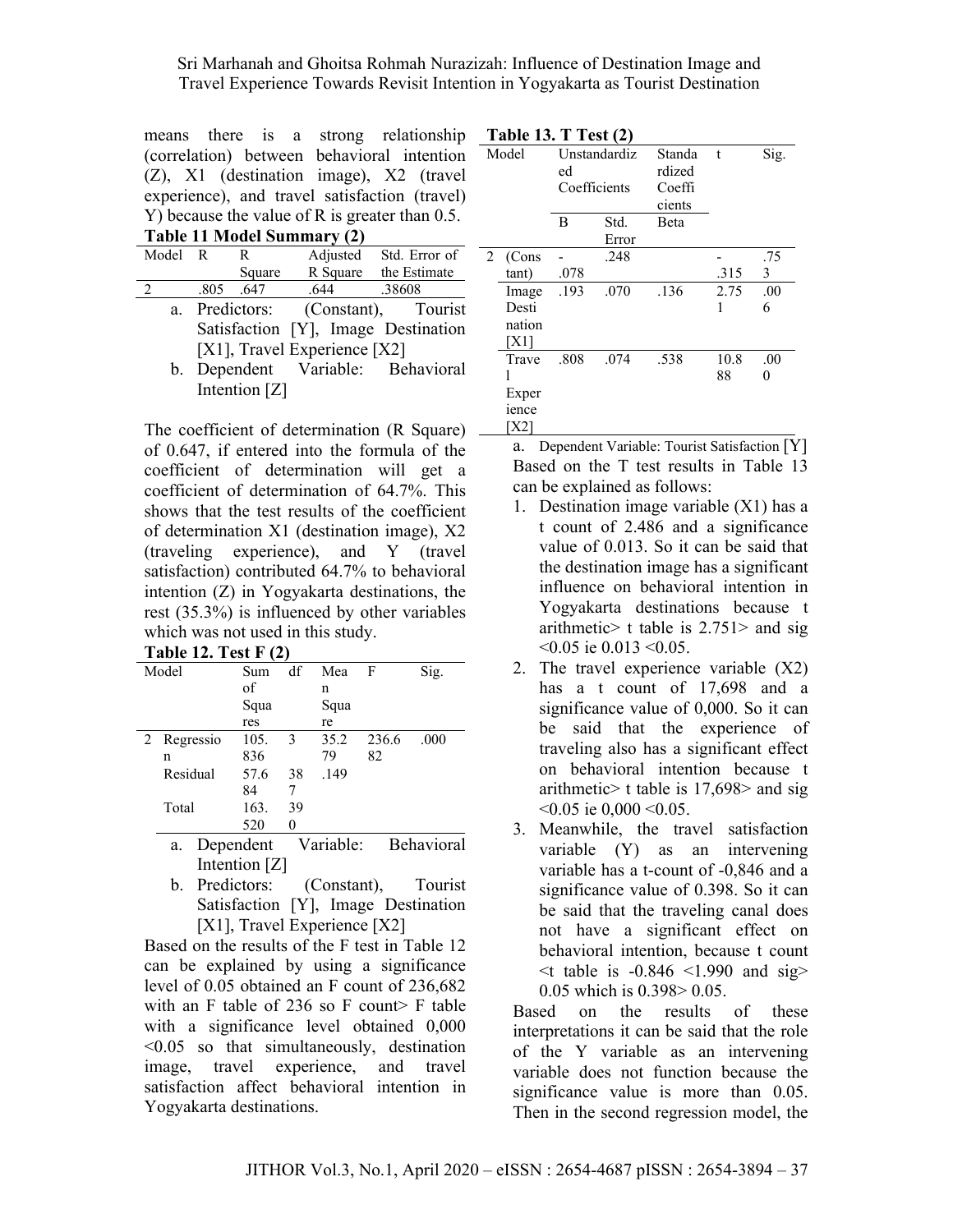equation model obtained as follows:

 $Z = -0,285 + 0,114.X1 + 0,967X2$ 

 Based on the equation formula model, it can be explained as follows:Dari persamaan regresi linear kedua tersebut dapat dilihat bahwa konstanta a memiliki nilai sebesar - 0,285, hal tersebut menunjukan jika citra destinasi (X1) dan pengalaman berwisata (X2) bernilai 0, maka behavioral intention (Z) memiliki nilai sebesar -0,285.

4. In the destination image (X1) obtained a regression coefficient of 0.114 which means that if the destination image variable increases by one unit, then behavioral intention will increase by 0.114. The regression coefficient value obtained is positive which means that the higher the level of destination image in Yogyakarta, the higher the behavioral intention to Yogyakarta.

5. In the traveling experience (X2) obtained a regression coefficient of 0.967 which means that if the experience of traveling variable increases by one unit, then behavioral intention will increase by 0.967. The regression coefficient value obtained is positive which means the higher the level of traveling experience, the higher the behavioral intention to Yogyakarta.



**Figure1. Regression Model of two hypothesis** 

Following are two regression models that have been carried out, the path analysis model (footprint) is formed as in the chart above. However, because there is no significant influence value of the Y variable on the Z variable. **CONCLUSION** 

1. The influence of destination image (X1) through travel satisfaction (Y) on behavioral intention (Z)

In theory (Liu, Li, & Kim, 2015)), travel satisfaction (Y) has an intervening role in strengthening the influence of destination image (X1) on behavioral intention (Z). But in our research, the effect of destination image (X1) on behavioral intention is directly greater than the indirect effect. The direct effect of the destination image  $(X1)$  is 0.114, while the indirect effect is -0.005. Therefore, the role of intervening variables (satisfaction of traveling Y) is not significant to strengthen the influence of destination images on behavioral intention.

2. Effect of traveling experience (X2) through traveling satisfaction (Y) on behavioral intention (Z)

In theory, (Liu, Li, & Kim, 2015) travel satisfaction (Y) also has an intervening role in strengthening the effect of traveling experience (X2) on behavioral intention (Z). However, in our research, the influence of tourism  $(X2)$  on behavioral intention  $(Z)$  is directly greater than the indirect effect. The direct influence of traveling experience (X2) is 0.808, while indirectly is -0.022. Therefore, the role of the intervening variable (satisfaction of traveling Y) is not significant to strengthen the effect of the experience of traveling on behavioral intention.

#### **ACKNOWLEDGEMENT**

The authors would like to give the highest gratitude to Resort and Leisure Management Program, Universitas Pendidikan Indonesia, for funding for this research.

#### **REFERENCES**

- (2018). Retrieved from Yogyakarta Tourism Government Office: https://visitingjogja.com/
- (2018). Retrieved from www.tribunjogja.com
- Castro, C., Amario, E., & Ruiz, D. (2007). The Influence of Market Heterogenity on The Relationship Between a Destination's Image and Tourists